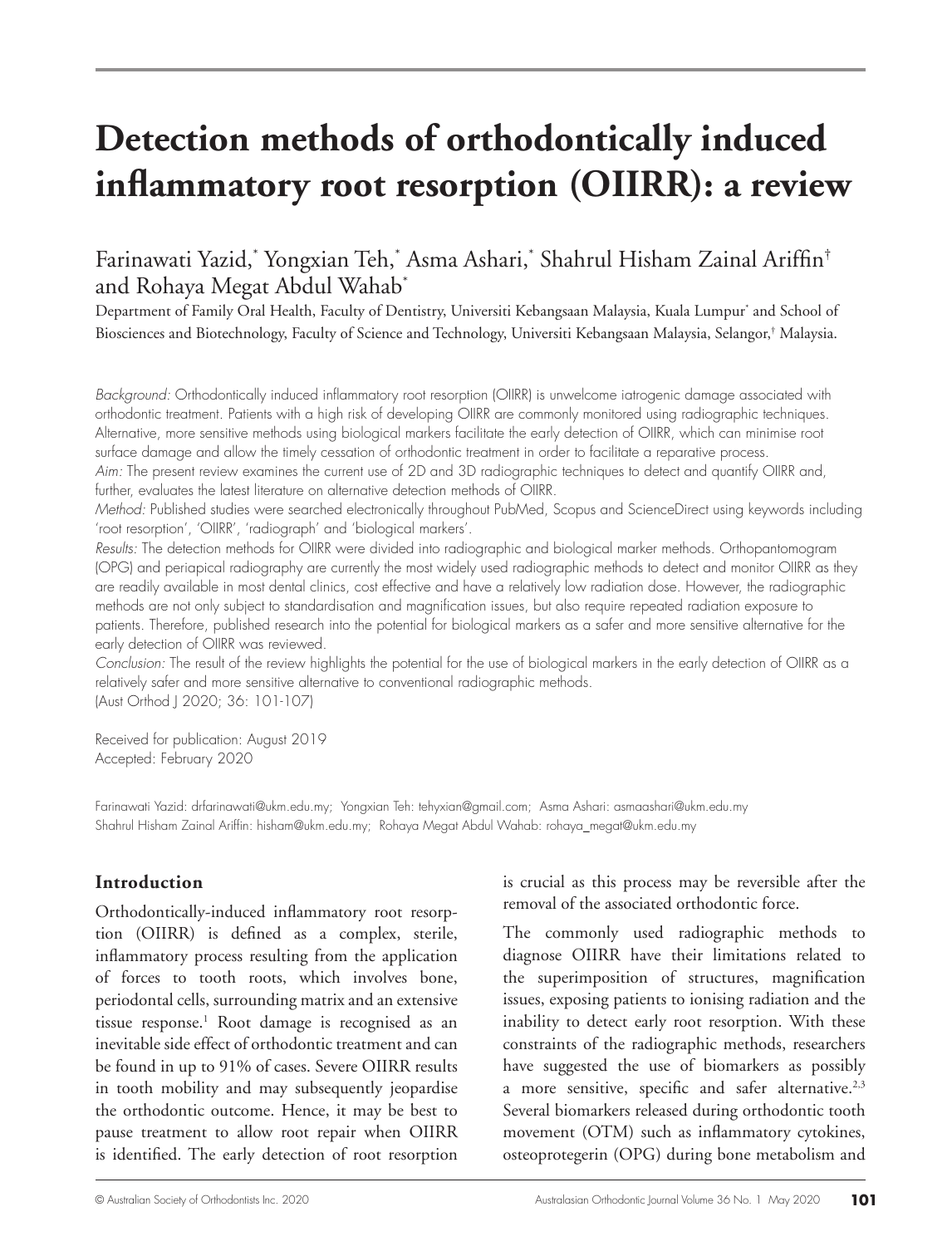dentine sialophosphoprotein (DSPP) can be used to detect OIIRR. Sampling methods that utilise whole saliva (WS) and gingival crevicular fluid (GCF) are commonly used to isolate and detect the biomarkers.

The aim of the present study is to review the literature over the past 15 years (2004–2019) reporting the different methods used to detect root resorption during orthodontic tooth movement. The published studies were identified electronically through PubMed, Scopus, and ScienceDirect using the keywords 'root resorption', 'OIIRR', 'biological marker' and 'radiograph'. Reference lists of review articles and all included studies were checked to locate additional publications. Only studies that were reported in English and with a completed published status were included. The initial literature search identified 85 potentially relevant studies and, of these, 26 studies were selected after evaluating their titles and abstracts. The publications included 20 observational studies (six prospective; eight cross-sectional and six retrospective), four experimental studies and two review papers. Patients of all age groups were included. The methods of detection were divided into either radiographic or biological marker methods.

# *Prevalence*

Histological studies indicated that the prevalence of OIIRR could be more than 90%<sup>4</sup> and radiographic detection methods varying from 44% to 91%.<sup>5,6</sup> Although there was no reported loss of severely resorbed teeth, longitudinal follow-up studies were few and sample sizes were limited, which may have underestimated the risk of severe root resorption. With age, it is reported that increasing mobility of those teeth with severely resorbed roots can be expected if a root length reduced to less than 10 mm.7 However, it has also been observed that extensive root resorption does not usually affect the functional capacity or greatly compromise the longevity of the affected teeth, which may be retained for several decades.<sup>8</sup>

# *Pathophysiology*

Proffit et al.<sup>9</sup> described the pathophysiology of root resorption during orthodontic treatment. When a heavy sustained force is applied to a tooth, the periodontal ligament (PDL) will be compressed, leading to occlusion of the blood supply and subsequently resulting in hyalinisation (sterile

necrosis). Before orthodontic tooth movement can occur, the hyalinisation needs to be resolved by inflammatory cells. However, during this process, scavanging cells may also remove cementoid and mature collagen from the root surface, leaving exposed cementum that is readily attacked by odontoclastic cells. Usually the cementum will repair itself once the orthodontic force ceases, but, in cases in which the defect is large, the damage will not be replaced and sustained root resorption results.

The apical third of the root is particularly susceptible to iatrogenic damage caused by orthodontic treatment because the periapical cementum is more friable and easily injured when subjected to heavy forces and resultant vascular stasis.10 In addition, the apical region of cementum has reduced hardness and elastic modulus compared with the cervical region, which makes the area more vulnerable to root resorption.<sup>11</sup>

# *Risk factors*

It is important to identify risk factors for OIIRR in patients before commencing treatment. Patients who are identified as high-risk should be informed of the possibility of OIIRR and monitored by periodic radiographic examination. Furthermore, a predisposition to OIIRR could be affected by patientrelated and orthodontic treatment-related risk factors. Patient-related risk factors consist of abnormal toothroot morphology, a previous history of root resorption, previous trauma, and endodontic treatment, while orthodontic-related risk factors include treatment duration, premolar extraction, the magnitude of applied forces and the method of force application.<sup>12</sup> In contrast to patient-related variables, treatment mechanics are more relevant for the clinician as they can modify mechanics by using a lighter force, avoiding extractions when necessary, monitoring with serial radiographs six months after orthodontic treatment commencement, and allowing for a two- to three-month pause in treatment by applying a passive arch wire in selected cases to allow repair.10

# **Methods**

# *1. Radiographic methods*

For treatment planning, radiographs provide a clinician with useful information regarding the general condition of the dentition, the presence of pathology, root morphology and bone levels. A panoramic film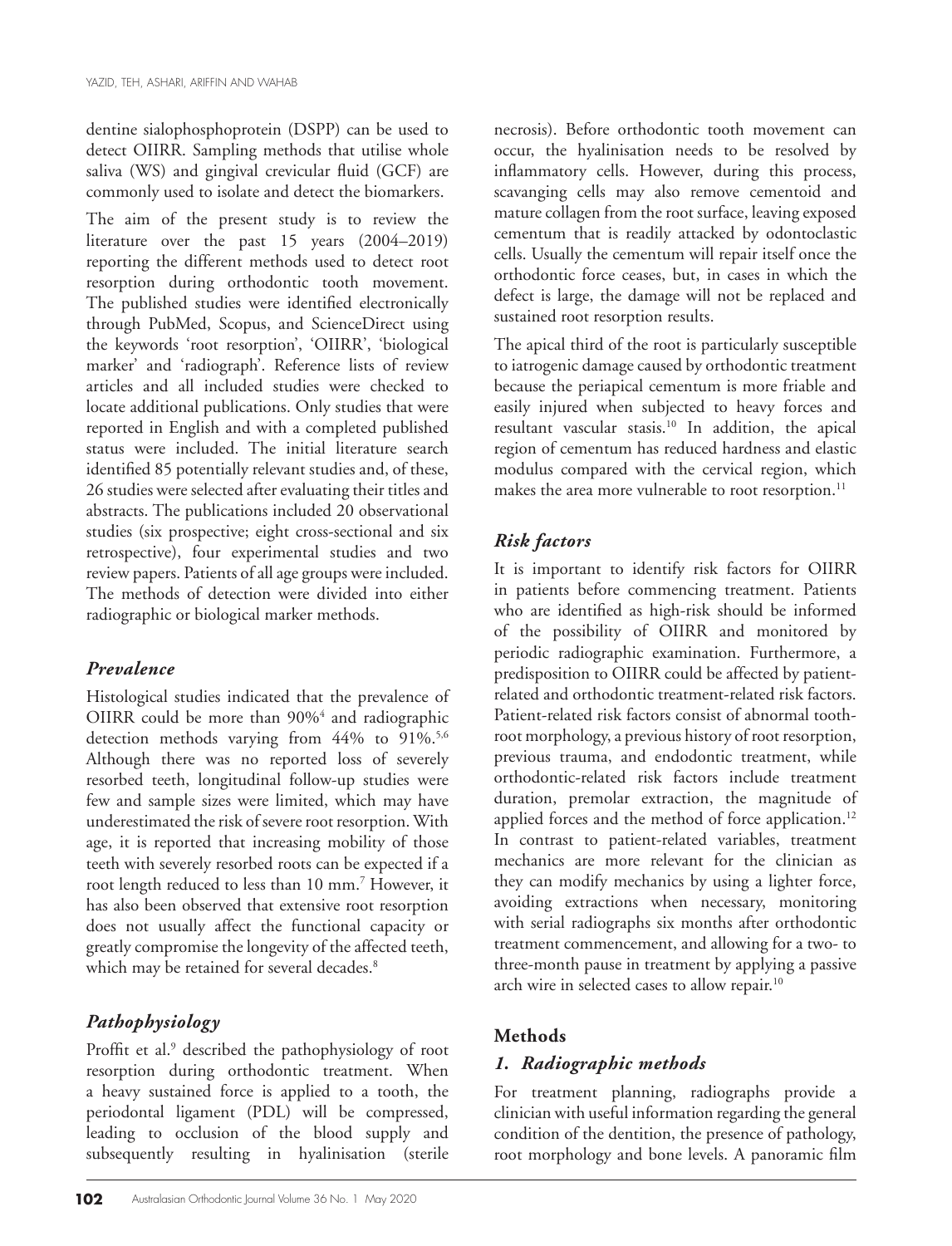and lateral cephalogram are considered the standard diagnostic tools required for most patients seeking orthodontic treatment.

Currently, the most commonly used method to monitor root resorption is by the use of radiography, whereby patients at risk of OIIRR are monitored with periapical or a panoramic film. Due to the radiation exposure and costs, a three-dimensional (3D) image such as a Cone Beam Computed Tomographics scan (CBCT) is not routinely advised unless indicated.

An index for the quantitative assessment of radiographically detected root resorption was proposed by Malmgren et al. in 1982.<sup>13</sup> and is presented in Figure 1. The level of root resorption is categorised according to an index grade score of 1–4 in which Grade 1 represents the presence of an irregular root contour, Grade 2 indicates minor root resorption amounting to less than 2 mm of the root apex, Grade 3 reflects severe root resorption from 2 mm to one-third of the original root length, while Grade 4 is extreme root resorption exceeding one-third of the original root length.

#### *Panoramic film*

A panoramic film is readily obtainable in most dental clinic settings. It is cost-effective, time-saving, and has a relatively lower radiation dose in comparison with a CBCT scan. Most importantly, a panoramic film is the standard radiograph required prior to commencing orthodontic treatment. However, in quantifying the severity of OIIRR, a panoramic film has its disadvantages. A study conducted by Ahuja et al.14 considered the accuracy of panoramic films in

the evaluation of root resorption in comparison with periapical radiographs of 900 teeth. It was concluded that panoramic films were more challenging in the assessment of root morphology. The overall level of root resorption in the apical region was found to be higher in panoramic films in comparison with periapical films. Patient positioning had a large impact on the quality of the panoramic film, and could cause root apices and palatal structures to be out of focus or even invisible, especially in the anterior regions due to the narrow focal trough in the incisor region.<sup>6</sup> Furthermore, the roots of the anterior teeth can appear either shortened or magnified in cases in which patients have excessively proclined or retroclined teeth as the labial segments cannot fit into the focal trough.15 This can contribute towards a spurious positive result and promote a false impression of more severe root resorption in the labial segments. Dudic et al.5 evaluated 275 teeth in 22 patients approaching the end of their orthodontic treatment by using panoramic radiographs, which were found to underestimate root resorption in comparison with a CBCT scan. The conclusions were later confirmed by Alqerban et al.<sup>16</sup> A CBCT was recommended as a more reliable and accurate method for detecting root resorption as it was less affected by patient position and free from the influence of the pattern of superimposition of the anatomical structures, which may significantly affect the measurements.

# *Periapical radiographs*

Periapical radiographs are more accurate than panoramic films in quantifying the severity of root resorption as they have a greater precision in assessing



Figure 1. Score system categorising the severity of root resorption by Malmgren et al. (1982)13 based on index score from 1-4. Grade 1 – mild resorption, root with normal length and only displaying an irregular contour, Grade 2 – moderate resorption, small area of root loss with apex exhibiting almost straight contour, Grade 3 – accentuated resorption, loss of almost one-third of root length, Grade 4 – extreme resorption, loss of more than one-third root length.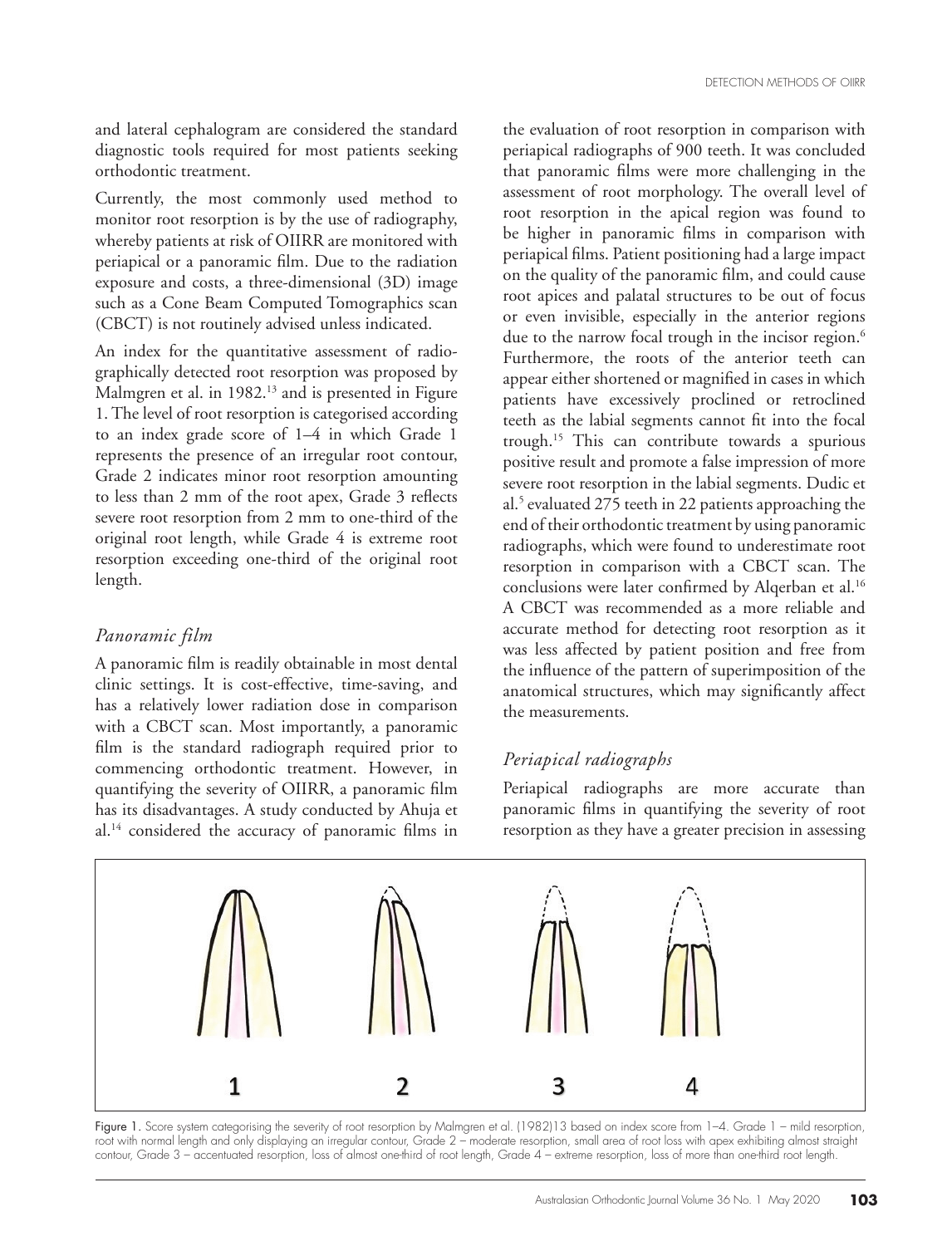fine details and reduced distortion compared with a panoramic film.17 Ideally, a periapical radiograph should have an aspect ratio almost identical to the tooth length; however, images might be foreshortened or magnified as it is difficult to achieve an absolutely perpendicular view with the paralleling-technique.15 Usually, a film holder is used to protect the film from bending against the palate or other structures and to assist in directing and aligning the X-ray beam at a right angle to the long axis of the tooth.7 Periodic identical radiographs are not feasible in orthodontics because teeth move during treatment and the changes in angulation contribute to projection error.6 Numerous studies have used periapical radiographs before and after active orthodontic treatment to evaluate the amount of root resorption induced by orthodontic tooth movement.<sup>17-19</sup> Smale et al.<sup>19</sup> compared the amount of root resorption using periapical radiographs in 290 subjects, three to nine months after a tooth alignment stage, and found that only 4.1% of the 290 subjects showed an average resorption of more than 1.5 mm. An additional 15.5% revealed one or more maxillary incisors with resorption of 2 mm or more. Although this level of root resorption is clinically insignificant, it might be alarming if progression occurs. Maués et al.<sup>17</sup> found severe root resorption in 2.9% of 959 teeth in 129 patients, while Marques et al.<sup>18</sup> reported a higher prevalence of severe root resorption in 14.5% of 1049 Brazilian subjects. The difference may be due to a larger sample size recruited in the Maués et al. study, which allowed more variables, as well as the different evaluation methods reporting the prevalence to be included.

# *Lateral cephalograms*

The radiographic technique used in lateral cephalometry is highly reproducible in the display of the lengths of the upper and lower incisors. However, lateral cephalograms have the disadvantage of the overlapping of the left and right side that makes them a less favourable tool in diagnosing OIIRR. Without correction, they are also subject to a 5–12% enlargement factor because of the radiographic projection.15 In a retrospective study that assessed the amount of root resorption of upper central incisors using pre- and post-treatment lateral cephalograms, it was reported that the majority of the subjects (84%) exhibited mild root loss after orthodontic treatment.<sup>20</sup> The authors admitted that they faced difficulty in

accurately locating worn edges of upper incisors as well as the root apices on the radiograph due to superimposition of the adjacent teeth.

#### *3D imaging techniques*

In general, two-dimension (2D) imaging is more readily available in most dental clinics and has a lower radiation dose. However, it has the limitations of a lack of standardisation in conventional film and X-ray tube orientation, which could contribute to incorrect projection and magnification, further complicated by anatomic variations. In conventional 2D imaging, surface resorption detection is only possible when a film is mesiodistally placed, at a right angles to the focal beam, or when the damage has advanced to a severe stage.<sup>15</sup>

CBCT 3D imaging is superior to 2D imaging in the detection of root resorption because of its advantages in eliminating overlapping structures and better visualisation of structure volume in all three planes.6,21,22 CBCT images are superior in the detection and linear quantification of root resorption to periapical radiographs as CBCT scans are able to produce a distortion free and reproducible image especially for single rooted teeth.<sup>6,23</sup> Ponder et al.<sup>22</sup> compared the low and high resolution of a CBCT in quantifying simulated external apical and lateral root resorption defects, in comparison with periapical radiographs. Both low- and high-resolution CBCT images were found to be significantly more accurate in the detection of root resorption. A high-resolution CBCT showed significantly more accuracy than a lowresolution CBCT. Lund et al.,<sup>21</sup> in a prospective study, investigated the incidence and severity of OIIRR in all roots from incisors to molars using CBCT. Out of 152 patients, 91% revealed some level of root shortening and up to 15% of the palatal root surfaces showed slanted root resorption, which could only be evaluated using 3D imaging. Large resorptive areas were easily interpreted by all techniques, while low resorption grades, especially Grade 1, could be interpreted only on CBCT images. A study by Alamadi et al.<sup>24</sup> compared the accuracy of 2D (periapical radiographs, panoramic film) and 3D (CBCT) radiographic techniques using a histologically analysed extracted deciduous canine as a standard. All techniques were able to diagnose large defects, but a low resorption grade could only be detected using a CBCT scan. However, the disadvantages of a CBCT include a higher cost and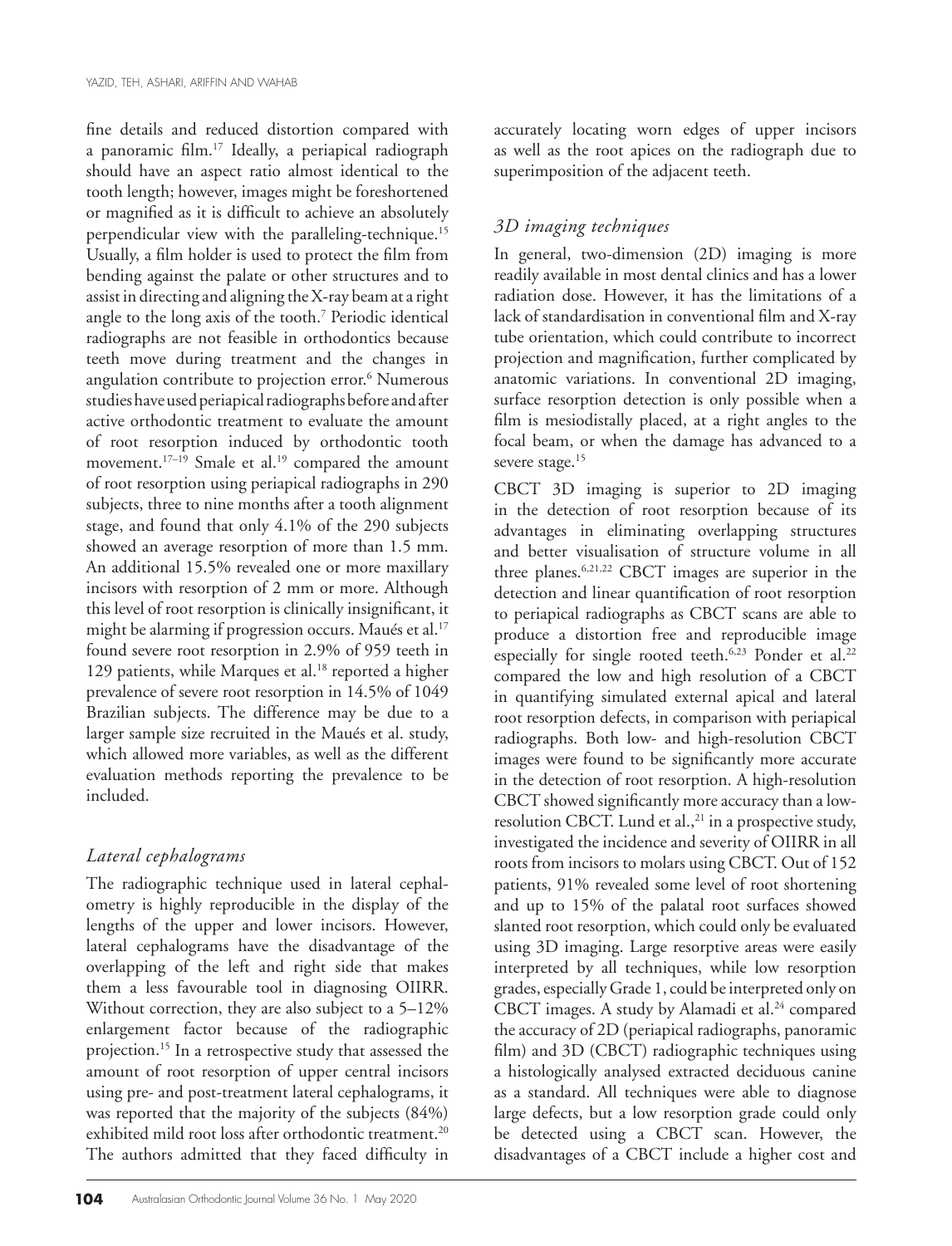radiation dosage compared with conventional 2D radiographs. In addition, the detection of minor resorption defects might not be clinically significant, which is why a justification of the risk and benefits is required before obtaining a CBCT and may only be indicated for higher risk patients.

Although 3D imaging can overcome the drawbacks of conventional 2D imaging in diagnosing root resorption, the monitoring of OIIRR still requires repeated radiation exposure for patients. This is particularly concerning in children and adolescents because their tissue metabolism makes them more sensitive to radiation-induced carcinogenesis.<sup>25</sup>

In conclusion, radiographic methods have several drawbacks and limitations in monitoring the progress of OIIRR. Repeated radiation exposure is required, and accuracy is an issue. In addition, early root resorption is not detected until 60–70% of mineralised tissue is lost and radiographic methods are unable to indicate whether the process of root resorption is still active.<sup>26</sup> The disadvantages related to a lack of standardisation and magnification issues in conventional 2D radiography have encouraged researchers to seek an alternative method to evaluate OIIRR.

#### *2. Methods using biological markers*

A biological marker is defined as a substance that can be measured and objectively evaluated as an indicator of normal biologic processes, pathogenic processes and pharmacologic responses to a therapeutic intervention.27 The use of biomarkers is a more sensitive, specific and safer alternative compared with conventional radiographs to detect early root resorption. Orthodontic force applied during treatment induces an inflammatory process, alveolar bone remodelling (formation and resorption), and subsequently root resorption. This sequence of events following orthodontic tooth movement can be represented and identified using suitable biomarkers. Recent research has used blood, saliva and gingival crevicular fluid (GCF) as a medium to detect OIIRR during active orthodontic treatment.

#### *The inflammatory markers*

The levels of inflammatory cytokines such as IL-1β, IL-6, IL-8 and tumour necrosis factor‐alpha (TNF‐α)

are increased in the GCF during orthodontic tooth movement.28 The review by Ren and Vissink focused on cytokines in the GCF during orthodontic tooth movement and it was suggested that light continuous force is preferred in orthodontics as it can induce relatively longer lasting levels of cytokines that are needed for continuous periodontal remodelling.<sup>28</sup>

Rody et al.<sup>3</sup> evaluated the levels of GCF proteins such as interleukin-1 beta (IL-1b), IL-1RA, nuclear factor kappa β ligand (RANKL), osteoprotegerin (OPG), matrix metalloproteinase-9 (MMP-9), and dentin sialoprotein (DSP) from resorbing deciduous teeth and non-resorbing controls of a group of 11 patients in the mixed dentition. IL-1RA, which is an inhibitor of bone remodelling, was down-regulated in the GCF from resorbing teeth, which suggests its potential as a biomarker.28

Interleukin-6 (IL-6) plays an important role in bone resorption and osteoclastic cell recruitment during orthodontic tooth movement. Kunii et al.<sup>29</sup> found that IL-6 could be a potential biomarker for OTM as its levels increased significantly in a resorption group compared to a control group. Furthermore, the authors also investigated the effects of different static compressive forces (CFs) on IL-6 production by human periodontal ligament (hPDL) cells and the influence of IL-6 on osteoclastic activation from human osteoclastic precursor (hOCP) cells in vitro. it was found that the release of IL-6 protein increased in a time- and magnitude-dependent manner. Heavy compressive force induced IL-6 production and stimulated osteoclastogenesis, indicating that IL-6 may induce or facilitate OIIRR. Kawashima-Ichinomiya et al.30 reported that the levels of IL-6 increased significantly in patients with severe root resorption after neuropeptide stimulation.<sup>31</sup> However, the expression of cytokines may also be affected by other inflammatory processes in the body, making them less specific to OIIRR.

#### *The bone remodelling markers*

Osteoclastogenesis is induced by receptor activator of nuclear factor kappa β (RANK) and its ligand RANKL. It is inhibited by OPG through competing with the binding of RANKL to RANKL receptor, thus regulating the bone remodelling process.

According to George and Evans,<sup>32</sup> OPG was locally present in excess amounts over RANKL and an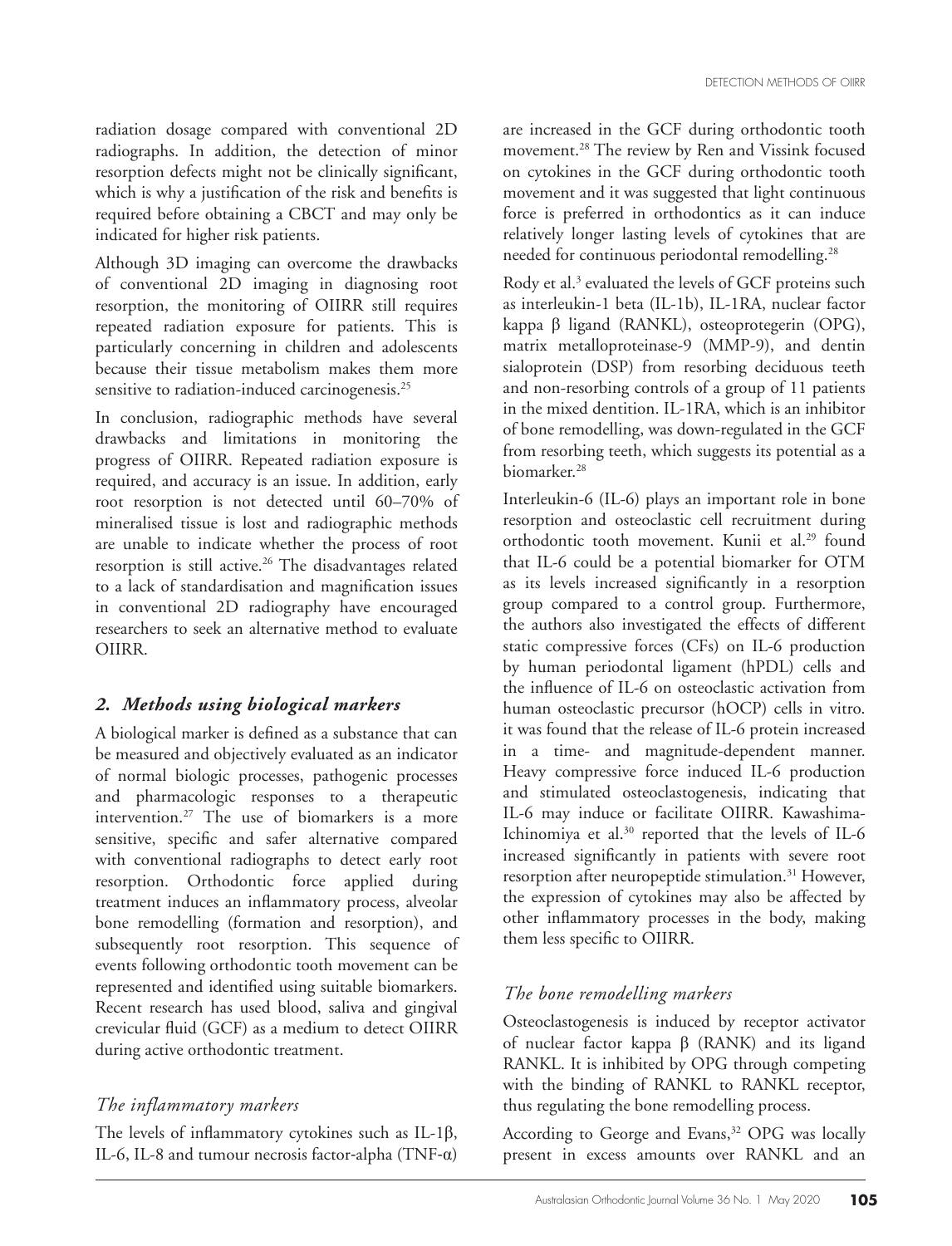increased RANKL/OPG in the group with root resorption, which could be correlated with increased bone resorption activity during OTM. Later studies showed that RANKL plays an important role in facilitating OIIRR.<sup>31,33,34</sup>

#### *Dentine matrix protein markers*

Released dentine matrix proteins are derived from the proteolysis of dentine sialophosphoprotein (DSPP) and dentine matrix protein 1 (DMP-1). The DSPP proteins are the major component of the non-collagenous protein in dentine. DSPP includes dentine sialoprotein (DSP), dentine glycoprotein (DGP) and dentine phosphoprotein (DPP). The DSPPs are considered highly dentine specific as they are not present in bone, cartilage, soft tissues or other components of the oral tissues. Dentine matrix proteins are not routinely released into surrounding space as dentine does not undergo the process of bone-like remodelling. It is only in the presence of active external root resorption that these proteins are freed into the periodontal ligament space.<sup>2</sup> Thus, the increase in concentration of dentine matrix proteins may reflect the level of root resorption.

Several studies have reported the potential for using dentine matrix protein as a specific biological marker for OIIRR<sup>2,35-38</sup> Balducci et al.<sup>2</sup> compared upper permanent incisors under active orthodontic treatment and experiencing different levels of resorption with a control group of untreated teeth. It was noted that the concentration of DSP and DPP were statistically significantly higher in severe OIIRR (>2 mm root shortening) than in mild OIIRR (<2 mm root shortening) cases.

Using ELISA methods, Mah and Prasad<sup>39</sup> compared the DPP levels in GCF of 20 untreated subjects in whom 20 primary second molars had half of the root resorbed and mildly resorbed upper permanent central incisors of patients undergoing active orthodontic treatment. It was found that the highest DPP level was noted in the severely resorbed deciduous second molars. The orthodontic group showed an elevated level of DPP compared with a control group. In this cross-sectional observational study, the authors assumed that physiological resorption of deciduous teeth was comparable to pathological root resorption during orthodontic tooth movement as both processes are largely similar in their biochemical processes

and the composition of non-collagenous protein in dentine<sup>35</sup>

The potential to use DSP as a biomarker for OIIRR was also confirmed by Kereshanan et al.<sup>35</sup> A rise in DSP levels in GCF was detected as early as 12 weeks after fixed appliance treatment. The result agreed with a radiographic study by Smale et al.,<sup>19</sup> in which the initiation of root resorption was noted as early as the tooth alignment stage. Also found was the presence of DSP in untreated subjects, which was similar to the findings of Mah and Prasad in 2004.39 It was hypothesised that cementum matrix might contain DSP which was released into the tissue surroundings as a natural consequence of the resorption/repair process during physiological root resorption and during orthodontic tooth movement.<sup>35</sup>

Sha et al. found a significant elevation of DSPP level of GCF in 10 subjects two months after the intrusion of upper central and lateral incisors.36 Intrusive tooth movement is more likely to cause root resorption according to a review of treatment mechanic risk factors by Wahab et al.<sup>12</sup>

# **Conclusion**

The present paper examined the current literature with respect to the use of 2D and 3D radiographic techniques to evaluate OIIRR and discussed the disadvantages with respect to their accuracy, reproducibility, costs and safety. The review further highlighted the potential to use biological markers as a safer and more sensitive alternative for the early detection of OIIRR compared with conventional radiographic methods. Hence, prolonged longitudinal studies to assess the changes in the concentration of different biological markers in GCF and saliva at different stages of root resorption, and the practicality of the approach, are recommended.

#### **Corresponding author**

Prof. Dr. Rohaya Megat Abdul Wahab Department of Family Oral Health Faculty of Dentistry Universiti Kebangsaan Malaysia Jalan Raja Muda Abdul Aziz 50300 Kuala Lumpur Malaysia